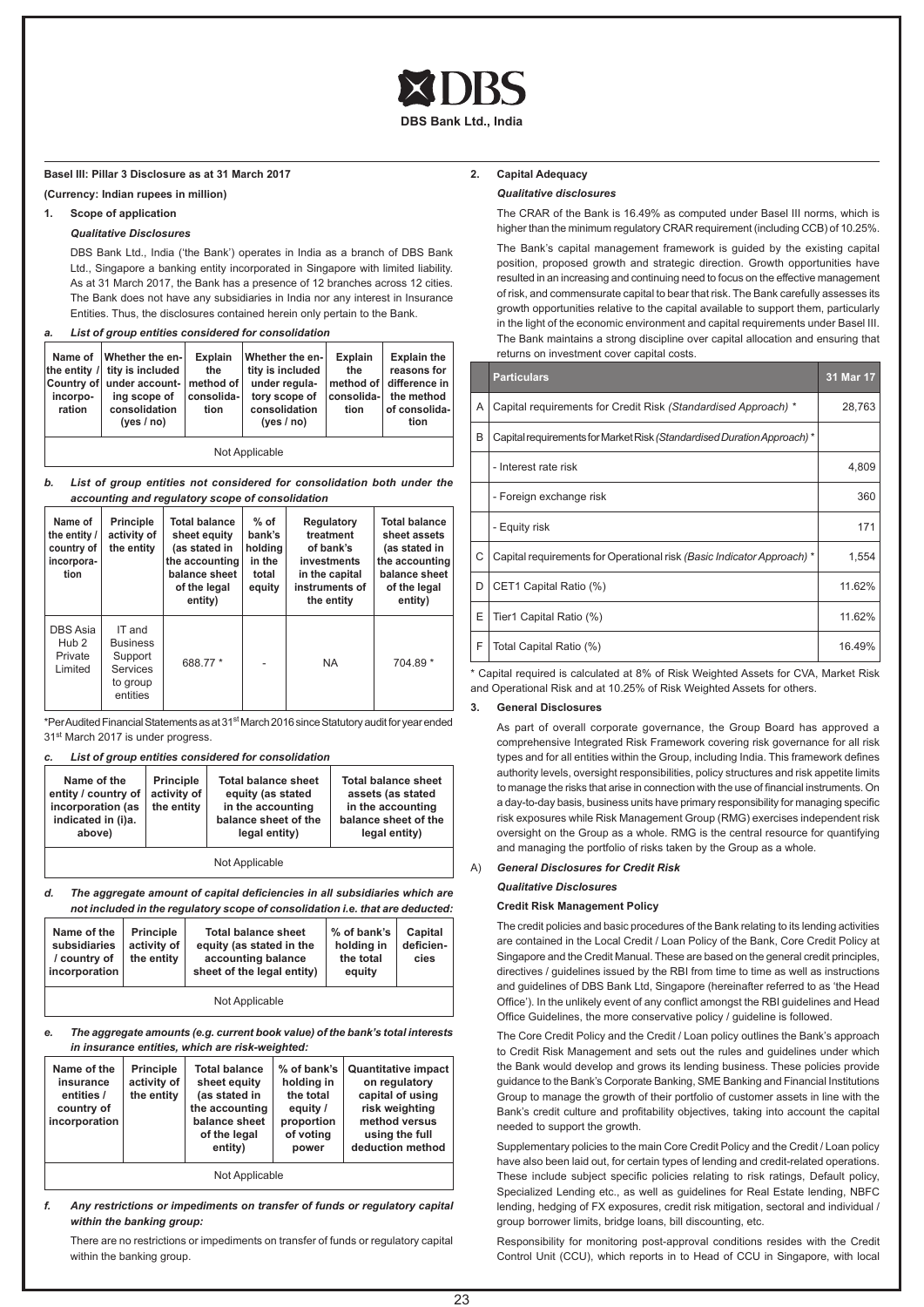

oversight of the Senior Risk Executive (SRE) in India. The responsibility for risk reporting is with the Credit Risk - COO team which reports to the SRE in India. The Risk Based Supervision (RBS) submission to RBI contains further details on the same.

Advances are classified into performing and non-performing advances (NPAs) as per RBI guidelines. NPA's are further classified into sub-standard, doubtful and loss assets based on the criteria stipulated by RBI.

# *Quantitative Disclosures*

**Credit Exposure**

| <b>Particulars</b> | 31 Mar 17 |
|--------------------|-----------|
| Fund Based *       | 249,121   |
| Non Fund Based **  | 211,572   |

\* Represents Gross Advances and Bank exposures.

\*\* Represents trade and unutilized exposures after applying credit conversion factor and Credit equivalent of FX/derivative exposures.

The Bank does not have overseas operations and hence exposures are restricted to the domestic segment.

# **Industry wise Exposures (Fund Based exposures)**

| <b>Industry</b>                                                                     | 31 Mar 17 |
|-------------------------------------------------------------------------------------|-----------|
| Bank *                                                                              | 85,977    |
| Infrastructure - Telecommunication                                                  | 21,396    |
| Gas/LNG (storage and pipeline)                                                      | 16,777    |
| Basic Metal & Metal products - Iron and Steel                                       | 12,190    |
| Construction                                                                        | 9,545     |
| Chemicals and Chemical Products (Dyes, Paints, etc.) - Drugs and<br>Pharmaceuticals | 7,887     |
| Mining and Quarrying - Others                                                       | 7,261     |
| Home Loan                                                                           | 6,389     |
| Vehicles, Vehicle Parts and Transport Equipments                                    | 6,159     |
| Petroleum (non-infra), Coal Products (non-mining) and Nuclear Fuels                 | 6,067     |
| Infrastructure - Electricity (generation-transportation and distribution)           | 5,241     |
| Chemicals and Chemical Products (Dyes, Paints, etc.) - Fertilisers                  | 5,239     |
| <b>Metal and Metal Products</b>                                                     | 5,065     |
|                                                                                     | 4,415     |
| Chemicals and Chemical Products (Dyes, Paints, etc.) - Others                       |           |
| <b>Trading Activity</b>                                                             | 4,114     |
| Paper and Paper Products                                                            | 3,972     |
| Food Processing - Edible Oils and Vanaspati                                         | 3,832     |
| Food Processing - Others                                                            | 3,335     |
| Non-Banking Financial Institutions/Companies                                        | 3,253     |
| <b>Other Services</b>                                                               | 2,946     |
| Other Industries                                                                    | 2,841     |
| Rubber, Plastic and their Products                                                  | 2,786     |
| All Engineering - Electronics                                                       | 2,742     |
| Loan Against Property                                                               | 2,236     |
| All Engineering - Others                                                            | 2,206     |
| Retail Trade                                                                        | 1,774     |
| <b>Beverages</b>                                                                    | 1,568     |
| <b>Transport Operators</b>                                                          | 1,336     |
| <b>Computer Software</b>                                                            | 1,326     |
| Petro-chemicals                                                                     | 1,205     |
| Wholesale Trade (other than Food Procurement)                                       | 1,170     |
| Wood and Wood Products                                                              | 1,134     |
| <b>Textiles - Others</b>                                                            | 1,103     |
| <b>Professional Services</b>                                                        | 1,094     |
| Tourism, Hotel and Restaurants                                                      | 826       |
| Infrastructure - Transport - Roadways                                               | 623       |
| Tea                                                                                 | 472       |
| Infrastructure - Social and Commercial Infrastructure - Education                   |           |
| Institutions                                                                        | 357       |
| Glass & Glassware                                                                   | 347       |
| Leather and Leather products                                                        | 261       |
| <b>Cement and Cement Products</b>                                                   | 260       |
| Coffee                                                                              | 249       |
| Sugar                                                                               | 145       |
| <b>Total Credit Exposure (fund based)</b>                                           | 249,121   |
| * Includes advances covered by Letters of Credit issued by other Banks.             |           |

# **Industry wise Exposures (Non - Fund Based exposures)**

| <b>Industry</b>                                                                     | 31 Mar 17 |
|-------------------------------------------------------------------------------------|-----------|
| Banks                                                                               | 65,125    |
| <b>Financial Institutions</b>                                                       | 50,744    |
| Infrastructure - Electricity (generation-transportation and distribution)           | 9,208     |
| <b>Metal and Metal Products</b>                                                     | 8,070     |
| <b>Other Industries</b>                                                             | 7,547     |
| <b>Retail Others</b>                                                                | 7,481     |
| Non-Banking Financial Institutions/Companies                                        | 6,108     |
| <b>Trading Activity</b>                                                             | 5,472     |
| Infrastructure - Transport - Ports                                                  | 4,937     |
| Infrastructure - Energy - Oil/Gas/Liquefied Natural Gas (LNG) storage<br>facility   | 4,863     |
| <b>Other Services</b>                                                               | 3,805     |
| Petroleum (non-infra), Coal Products (non-mining) and Nuclear Fuels                 | 3,792     |
| <b>Computer Software</b>                                                            | 2,748     |
| <b>Cement and Cement Products</b>                                                   | 2,680     |
| Construction                                                                        | 2,632     |
| All Engineering - Others                                                            | 2,631     |
| Vehicles, Vehicle Parts and Transport Equipments                                    | 2,536     |
| Mining and Quarrying - Others                                                       | 2,097     |
| Chemicals and Chemical Products (Dyes, Paints, etc.) - Others                       | 2,071     |
| Basic Metal & Metal products - Iron and Steel                                       | 1,976     |
| Chemicals and Chemical Products (Dyes, Paints, etc.) - Fertilisers                  | 1,966     |
| Chemicals and Chemical Products (Dyes, Paints, etc.) - Drugs and<br>Pharmaceuticals | 1,805     |
| Infrastructure - Telecommunication                                                  | 1,607     |
| Rubber, Plastic and their Products                                                  | 1,554     |
| All Engineering - Electronics                                                       | 1,387     |
| <b>Professional Services</b>                                                        | 1,077     |
| Food Processing - Others                                                            | 1,031     |
| Food Processing - Edible Oils and Vanaspati                                         | 1,014     |
| Infrastructure - Energy - others                                                    | 868       |
| Petro-chemicals                                                                     | 564       |
| Paper and Paper Products                                                            | 556       |
| <b>Beverages</b>                                                                    | 313       |
| Wood and Wood Products                                                              | 303       |
| Textiles - Others                                                                   | 273       |
| Wholesale Trade (other than Food Procurement)                                       | 250       |
| Glass & Glassware                                                                   | 157       |
| <b>Transport Operators</b>                                                          | 114       |
| Food processing - Coffee                                                            | 107       |
| Food processing - Sugar                                                             | 34        |
| Leather and Leather products                                                        | 26        |
| Food Processing - Tea                                                               | 19        |
| Tourism, Hotel and Restaurants                                                      | 14        |
| Textiles - Spinning Mills                                                           | 10        |
| Total Credit Exposure (non-fund based)                                              | 211,572   |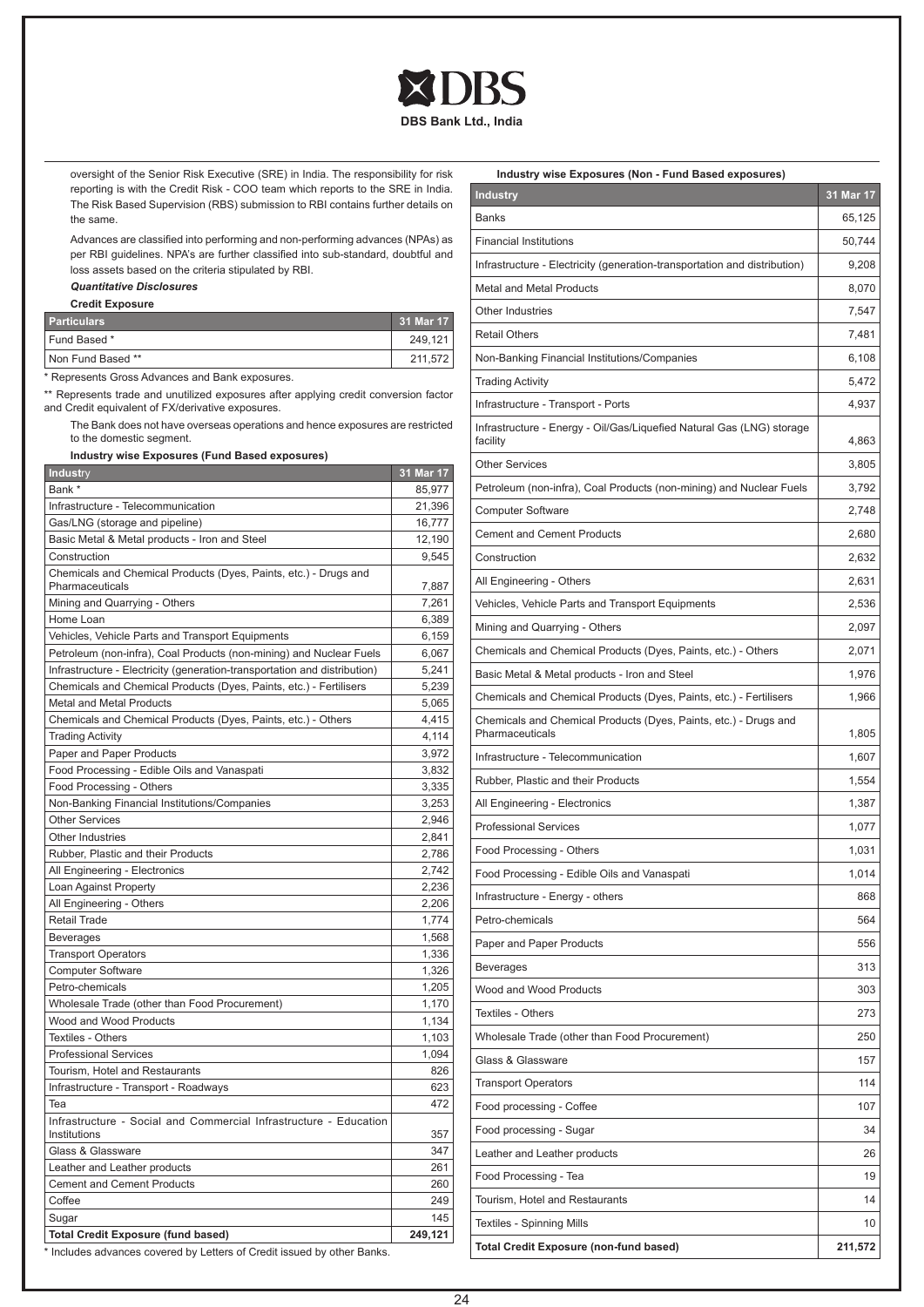

### **Maturity of Assets as at 31 March 2017**

| <b>Particulars</b>       | Cash                         | <b>Balance</b><br>with<br><b>RBI</b> | <b>Balance</b><br>with<br><b>Banks</b> | <b>Investments</b><br>(net of<br>depreciation) | Loans &<br><b>Advances</b><br>(net of<br>provisions) | <b>Fixed</b><br><b>Assets</b> | <b>Other</b><br><b>Assets</b> |
|--------------------------|------------------------------|--------------------------------------|----------------------------------------|------------------------------------------------|------------------------------------------------------|-------------------------------|-------------------------------|
| 1 day                    | 63                           | 158                                  | 8,156                                  | 1,856                                          | 9.444                                                | ۰                             | 432                           |
| $2 - 7$ days             | ٠                            | 9,614                                |                                        | 19,718                                         | 11,967                                               |                               | 552                           |
| 8-14 Days                | ٠                            | 702                                  |                                        | 3,086                                          | 4,859                                                |                               | 120                           |
| 15-30 Days               | ٠                            | 613                                  | ۰                                      | 5,161                                          | 31,518                                               |                               | 460                           |
| 31 Days -<br>2 months    | $\qquad \qquad \blacksquare$ | 542                                  | 324                                    | 6,456                                          | 26,942                                               |                               | 402                           |
| 2-3 months               | ٠                            | 627                                  | 1,297                                  | 3,430                                          | 20,525                                               |                               | 302                           |
| 3-6 Months               | ٠                            | 774                                  | ۰                                      | 13,689                                         | 49,282                                               | ۰                             | 780                           |
| $6$ Months $-$<br>1 Year | -                            | 493                                  |                                        | 2,722                                          | 22,174                                               |                               | 326                           |
| 1-3 Years                | -                            | 408                                  | 1,621                                  | 10,105                                         | 22,293                                               |                               | 841                           |
| 3-5Years                 |                              | 336                                  | 15,564                                 | 4,754                                          | 6,065                                                |                               | 243                           |
| Over<br>5Years           | $\overline{\phantom{0}}$     | 5,553                                |                                        | 31,504                                         | 13,312                                               | 581                           | 72,674                        |
| Total                    | 63                           | 19,820                               | 26,962                                 | 102,481                                        | 218,382                                              | 581                           | 77,132                        |

Note: The same maturity bands as used for reporting positions in the ALM returns have been used by the Bank.

# **Classification of NPA's**

**Movement of NPAs and Provision for NPAs**

| <b>Particulars</b>     | 31 Mar 17 |
|------------------------|-----------|
| Amount of NPAs (Gross) | 8,384     |
| Substandard            | 3,746     |
| Doubtful 1             | 2,971     |
| Doubtful 2             | 1,083     |
| Doubtful 3             | 584       |
| Loss                   |           |

|   | <b>Particulars</b>                                             | 31 Mar 17 |
|---|----------------------------------------------------------------|-----------|
| А | Amount of NPAs (Gross)                                         | 8,384     |
| в | Net NPAs                                                       | 4,625     |
| C | <b>NPA Ratios</b>                                              |           |
|   | Gross NPAs to gross advances (%)                               | 3.77%     |
|   | Net NPAs to net advances (%)<br>۰                              | 2.12%     |
| D | Movement of NPAs (Gross)                                       |           |
|   | Opening balance as of the beginning of the financial year      | 16,327    |
|   | Additions<br>۰                                                 | 6,019     |
|   | Reductions on account of recoveries/ write - offs<br>۰         | 13,962    |
|   | Closing balance                                                | 8,384     |
| E | Movement of Provision for NPAs                                 |           |
|   | Opening balance as of the beginning of the financial year<br>۰ | 8,661     |
|   | Provision made during the year<br>٠                            | 2,768     |
|   | Write - offs / Write - back of excess provision<br>۰           | 7,670     |
|   | Closing balance                                                | 3,759     |

# **General Provisions**

In accordance with RBI guidelines, the Bank maintains provision on standard advances, standard derivative exposures and provision on Unhedged Foreign Currency Exposure (UFCE). Movement in general provisions is detailed below

| <b>Particulars</b>     |                                                                   | 31 Mar 17 |
|------------------------|-------------------------------------------------------------------|-----------|
|                        | <b>Opening Balance</b>                                            | 1.117     |
|                        | Add: Provisions Made During the Year                              | 188       |
|                        | Less: Write off / Write back of Excess provisions during the Year |           |
| <b>Closing Balance</b> |                                                                   | 1.305     |

# **Amount of Non-Performing Investments and Provision for NPIs** Non-Performing Investments and Provision for NPIs is given below:

| <u>FOLLE CITOLITING INVOCINGING QHU E TOVIGION TOL PILLO IS QIVON DOIOW.</u> |                                                                     |           |
|------------------------------------------------------------------------------|---------------------------------------------------------------------|-----------|
|                                                                              | <b>Particulars</b>                                                  | 31 Mar 17 |
|                                                                              | A   Amount of Non-Performing Investments (Gross)                    |           |
|                                                                              | <b>B</b>   Amount of provisions held for non-performing investments | 64        |

### **Movement in Provisions held towards Depreciation on Investments**

| Movement in Provisions held towards Depreciation on Investments is given below: |           |
|---------------------------------------------------------------------------------|-----------|
| <b>Particulars</b>                                                              | 31 Mar 17 |
| <b>Opening Balance</b>                                                          | 24        |
| Add: Provisions made during the year                                            | 416       |
| Less: Write off / Write back of excess provisions during the year               |           |
| <b>Closing Balance</b>                                                          | 440       |

# **Industry wise Past Due Loans Particulars 31 Mar 17** Infrastructure - Communication - Telecommunication and Telecom Services 4,120 Basic Metal & Metal products - Iron and Steel 3,577 Glass & Glassware 298 Paper and Paper Products 187 Tourism, Hotel and Restaurants 167 Wood and Wood Products 147 Basic Metal & Metal products - Other Metal and Metal Products | 126 Trading Activity 80 **Total 8,702**

**Ageing of Past Due Loans**

| <b>Particulars</b>             | 31 Mar 17 |
|--------------------------------|-----------|
| Overdue upto 30 Days           | 8.420     |
| Overdue between 31 and 60 Days | 135       |
| Overdue between 61 and 90 Days | 147       |
| <b>Total</b>                   | 8,702     |

The Bank does not have overseas operations and hence amount of NPAs and past due loans are restricted to the domestic segment.

**Industry wise NPAs**

| <b>Particulars</b>                                                                       | <b>Amount</b><br>of NPA | <b>Specific</b><br><b>Provision</b> |
|------------------------------------------------------------------------------------------|-------------------------|-------------------------------------|
| Paper & Paper Products                                                                   | 2,597                   | 800                                 |
| Basic Metal & Metal products - Iron and Steel                                            | 2,176                   | 550                                 |
| Construction                                                                             | 919                     | 446                                 |
| Infrastructure - Transport - Roadways                                                    | 623                     | 435                                 |
| <b>Trading Activity</b>                                                                  | 488                     | 343                                 |
| <b>Computer Software</b>                                                                 | 378                     | 337                                 |
| Infrastructure - Social and Commercial Infrastructure -<br><b>Education Institutions</b> | 357                     | 316                                 |
| Food Processing - Edible Oils and Vanaspati                                              | 286                     | 209                                 |
| All Engineering - Electronics                                                            | 218                     | 115                                 |
| <b>Textiles - Others</b>                                                                 | 147                     | 147                                 |
| Gas/LNG (storage and pipeline)                                                           | 145                     | 22                                  |
| Beverages (excluding Tea & Coffee) - Others                                              | 26                      | 26                                  |
| Chemicals and Chemical Products (Dyes, Paints, etc.) -<br>Drugs and Pharmaceuticals      | 22                      | 11                                  |
| <b>Retail Trade</b>                                                                      | $\overline{2}$          | $\overline{2}$                      |
| <b>Total</b>                                                                             | 8,384                   | 3,759                               |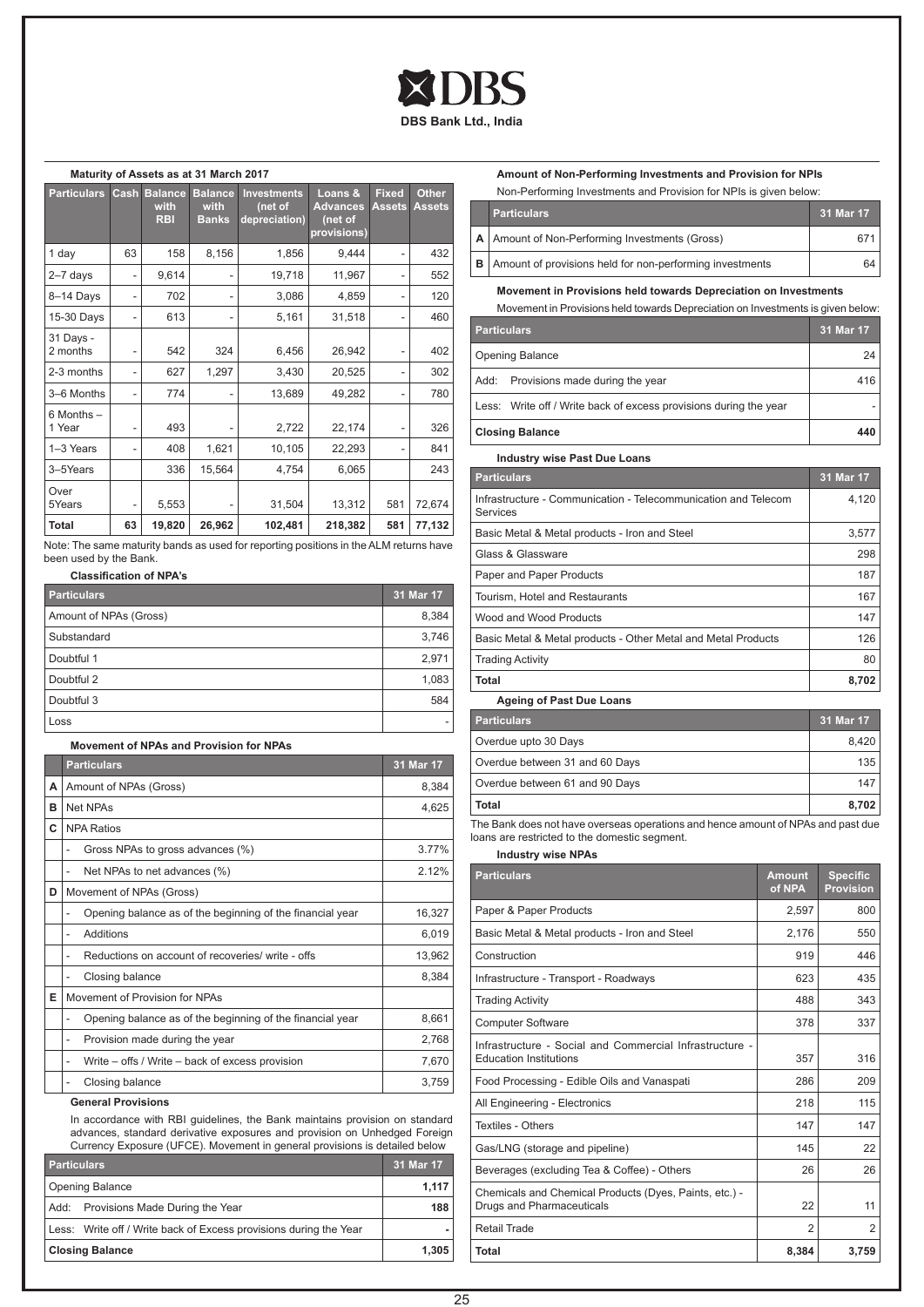

# **Industry wise General Provisions**

| <b>Particulars</b>                                                                  | 31 Mar 17      |
|-------------------------------------------------------------------------------------|----------------|
| <b>Banks</b>                                                                        | 295            |
| Infrastructure - Telecommunication                                                  | 127            |
| Non-Banking Financial Institutions/Companies                                        | 126            |
| Construction                                                                        | 107            |
| Infrastructure - Energy - Oil/Gas/Liquefied Natural Gas (LNG)                       |                |
| storage facility                                                                    | 73             |
| Basic Metal & Metal products - Iron and Steel                                       | 47             |
| <b>Retail Others</b>                                                                | 42             |
| <b>Other Services</b>                                                               | 39             |
| Other Industries                                                                    | 34             |
| Mining and Quarrying - Others                                                       | 33             |
| Petroleum (non-infra), Coal Products (non-mining) and Nuclear<br>Fuels              | 33             |
| Chemicals and Chemical Products (Dyes, Paints, etc.) - Drugs and<br>Pharmaceuticals | 32             |
| Vehicles, Vehicle Parts and Transport Equipments                                    | 32             |
| Food Processing - Edible Oils and Vanaspati                                         | 28             |
| <b>Trading Activity</b>                                                             | 28             |
| Infrastructure - Electricity (generation-transportation and distribution)           | 24             |
| <b>Metal and Metal Products</b>                                                     | 23             |
| Chemicals and Chemical Products (Dyes, Paints, etc.) - Fertilisers                  | 22             |
| Chemicals and Chemical Products (Dyes, Paints, etc.) - Others                       | 20             |
| Infrastructure - Transport - Ports                                                  | 16             |
| Food Processing - Others                                                            | 15             |
| Rubber, Plastic and their Products                                                  | 15             |
| All Engineering - Others                                                            | 14             |
| All Engineering - Electronics                                                       | 11             |
| Petro-chemicals                                                                     | 10             |
| <b>Professional Services</b>                                                        | $\overline{7}$ |
| <b>Beverages</b>                                                                    | 7              |
| Paper and Paper Products                                                            | 6              |
| <b>Transport Operators</b>                                                          | 5              |
| Wholesale Trade (other than Food Procurement)                                       | 5              |
| Wood and Wood Products                                                              | 5              |
| <b>Textiles - Others</b>                                                            | $\overline{4}$ |
| Tourism, Hotel and Restaurants                                                      | $\overline{4}$ |
| <b>Computer Software</b>                                                            | 4              |
| Infrastructure - Energy - Others                                                    | 3              |
| Food Processing - Tea                                                               | 3              |
| <b>Cement and Cement Products</b>                                                   | $\overline{2}$ |
| Glass & Glassware                                                                   | $\mathbf{1}$   |
| Leather and Leather products                                                        | 1              |
| Food processing - Coffee                                                            | 1              |
| Food processing - Sugar                                                             | $\mathbf{1}$   |
| <b>Total</b>                                                                        | 1,305          |

### **Industry wise Specific Provisions (net of write-backs)**

| <b>Particulars</b>                                                                  | 31 Mar 17 |
|-------------------------------------------------------------------------------------|-----------|
| Paper and Paper Products                                                            | 800       |
| <b>Trading Activity</b>                                                             | 343       |
| Basic Metal & Metal products - Iron and Steel                                       | 105       |
| Food Processing - Edible Oils and Vanaspati                                         | 100       |
| All Engineering - Electronics                                                       | 82        |
| Infrastructure - Energy - Oil/Gas/Liquefied Natural Gas (LNG)<br>storage facility   | 22        |
| Other Industries                                                                    | 2         |
| Infrastructure - Telecommunication                                                  | (48)      |
| Infrastructure - Transport - Roadways                                               | (53)      |
| <b>Beverages</b>                                                                    | (54)      |
| <b>Textiles - Cotton</b>                                                            | (91)      |
| Food Processing - Others                                                            | (104)     |
| Infrastructure - Others                                                             | (119)     |
| Chemicals and Chemical Products (Dyes, Paints, etc.) - Drugs and<br>Pharmaceuticals | (123)     |
| <b>Professional Services</b>                                                        | (213)     |
| Coal                                                                                | (353)     |
| Mining and Quarrying - Others                                                       | (360)     |
| <b>Transport Operators</b>                                                          | (492)     |
| <b>Computer Software</b>                                                            | (562)     |
| Construction                                                                        | (1, 167)  |
| All Engineering - Others                                                            | (1, 183)  |
| Infrastructure - Water sanitation                                                   | (1,434)   |
| Total                                                                               | (4,902)   |

#### **Industry wise write-off's**

| <b>Particulars</b>                                               | 31 Mar 17 |
|------------------------------------------------------------------|-----------|
| Construction                                                     | 2,609     |
| Infrastructure - Water sanitation                                | 2,410     |
| All Engineering - Others                                         | 1,167     |
| <b>Transport Operators</b>                                       | 718       |
| Coal                                                             | 706       |
| Mining and Quarrying - Others                                    | 379       |
| <b>Computer Software</b>                                         | 344       |
| Food Processing - Edible Oils and Vanaspati                      | 284       |
| Textiles - Cotton                                                | 210       |
| Food Processing - Others                                         | 174       |
| Infrastructure - Others                                          | 142       |
| Chemicals and Chemical Products (Dyes, Paints, etc.) - Drugs and |           |
| Pharmaceuticals                                                  | 128       |
| Infrastructure - Telecommunication                               | 47        |
| <b>Professional Services</b>                                     | 46        |
| Infrastructure - Transport - Roadways                            | 43        |
| All Engineering - Electronics                                    | 39        |
| <b>Total</b>                                                     | 9,446     |

### **4. Disclosures for Credit Risk: Portfolios subject to Standardised approach** *Qualitative Disclosures*

Currently based on our clientele, ratings of the following agencies have been used i.e. CARE, CRISIL, India Ratings and Research Private Ltd., ICRA, Brickwork, SME Rating Agency Pvt Ltd (SMERA), Standards & Poors, Moody's and Fitch for all exposures. The Bank assigns Long term credit ratings accorded by the chosen credit rating agencies for assets which have a contractual maturity of more than one year. However, in accordance with RBI guidelines, the Bank classifies all cash credit exposures as long term exposures and accordingly the long term ratings accorded by the chosen credit rating agencies are assigned. The Bank uses both issue specific and issuer ratings. In accordance with RBI guidelines, for risk-weighting purposes, short-term ratings are deemed to be issue-specific.

# *Quantitative Disclosures*

Categorization of Credit Exposures (Fund and Non Fund based) \* classified on the basis of Risk Weightage is provided below:

| <b>Particulars</b>    | 31 Mar 17 |
|-----------------------|-----------|
| < 100 % Risk Weight   | 315.036   |
| 100 % Risk Weight     | 123.196   |
| l > 100 % Risk Weight | 18.685    |
| Total                 | 456,917   |

\* Credit Exposures are reported net of NPA provisions and provision for diminution in fair value of restructured advances classified as Standard.

## **5. Disclosures for Credit Risk Mitigation on Standardised approach** *Qualitative Disclosures*

This is detailed in our policy on Credit Risk Mitigation techniques and Collateral Management.

#### *Quantitative Disclosures*

Currently, eligible financial collateral in the form of fixed deposits under lien, amount accepted under Parallel Deposit and guarantees issued by eligible guarantor as specified in RBI guidelines have been used as credit risk mitigants. In the case of fixed deposits under lien, the Bank reduces its credit exposure to counterparty by the value of the fixed deposits.

The details of exposures (after application of haircut) wherein the bank has used credit risk mitigants (CRM) are as under:

| Product             | <b>Amount of CRM</b> |
|---------------------|----------------------|
| Fund based exposure | 916                  |
| Total               | 916                  |

#### **6. Disclosure on Securitisation for Standardised approach**

The Bank has not undertaken any securitisation and hence this disclosure is not applicable.

# **7. Disclosure on Market Risk in Trading book**

# *Qualitative disclosures*

Market Risk arises from changes in value from changes in interest rates yields, foreign exchange rates, equity prices, commodity prices, credit spreads and the impact of changes in the correlations and volatilities of these risk factors. The Banks market risk appetite is determined by the Group Board of Directors, with detailed limit frameworks recommended by the appropriate risk committees. The Group Market & Liquidity Risk Committee, which reports into the Group Risk Executive Committee, oversees the market risk management infrastructure, sets market risk control limits and provides enterprise-wide oversight of all market risks and their management.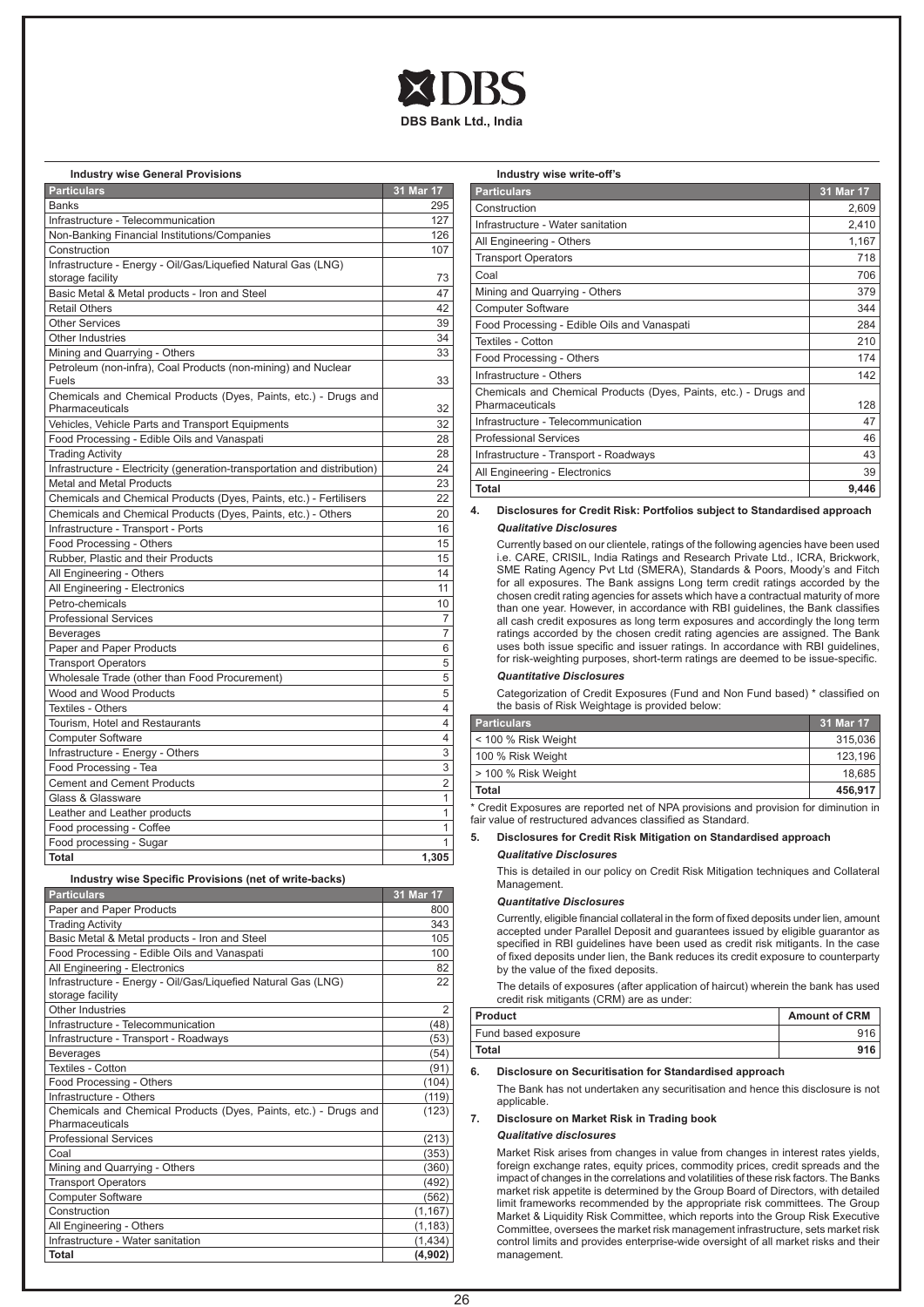

The Group's market risk framework identifies the types of the market risk to be covered, the risk metrics and methodologies to be used to capture such risk and the standards governing the management of market risk within the Group including the limit setting and independent model validation, monitoring and valuation.

The principal market risk appetite measure is Expected Shortfall. The Expected Shortfall is supplemented by risk control measures, such as sensitivities to risk factors, including their volatilities, as well as P&L loss triggers (Management Action Triggers) for management action.

Expected Shortfall estimates the potential loss on the current portfolio assuming a specified time horizon and level of confidence. The Expected Shortfall methodology uses a historical simulation approach to forecast the Group's market risk. Expected Shortfall risk factor scenarios are aligned to parameters and market data used for valuation. The Expected Shortfall is calculated for T&M trading, T&M banking and ALCO book.

On a daily basis, the Bank computes trading Expected Shortfall for each business unit and location, and at the Group level. Banking Expected Shortfall is computed on a weekly basis for each business unit and location. The trading Expected Shortfall forecasts are back-tested against the profit and loss of the trading book to monitor its predictive power.

To complement the Expected Shortfall framework, regular stress testing is carried out to monitor the Banks vulnerability to shocks. Also, monthly and annual P/L stop loss limits is monitored on a daily basis for the Trading book.

The risk control measures such as Interest rate PV01 (IRPV01) and FX delta measures the interest rate and FX rate risk to the current portfolio. The IR PV01 measures the change in the Net present value (NPV) due to an increase of 1 basis point in interest rates .The FX delta measures the change in NPV due to an increase of 1 unit in FX rates. The currency wise IRPV01 and FX Delta is calculated daily for T&M trading, T&M banking and ALCO book.

The other risk control measures such as Credit spread PV01 (CSPV01) and Jump to default (JTD) measures the change in the NPV due to an increase of 1 basis point in credit spreads and the expected loss due to immediate default respectively. The CSPV01 and JTD are calculated daily for T&M trading book.

The other risk control measures such as Credit spread PV01 (CSPV01) and Jump to default (JTD) measures the change in the NPV due to an increase of 1 basis point in credit spreads and the expected loss due to immediate default respectively. The CSPV01 and JTD are calculated daily for T&M trading book.

### *Quantitative Disclosures*

#### **Capital Requirement for Market Risk \***

| <b>Particulars</b>                     | 31 Mar 17 |
|----------------------------------------|-----------|
| I Interest rate risk                   | 4.809     |
| Foreign exchange risk (including gold) | 360       |
| Equity position risk                   | 171       |

\* Capital required for Market Risk is calculated at 8% of Risk Weighted Assets.

### **8. Operational Risk**

*Qualitative Disclosures*

#### **Strategy and Process**

The Group Operational Risk Management (ORM) policy:

- Defines operational risk and the scope of its application;
- Establishes the dimensions of operational risk;
- Provides a consistent Group wide approach for managing operational risk in a structured, systematic and consistent manner across DBS.

Operational risk arises from inadequate or failed internal processes, people, systems or from external events. It includes legal risk but excludes strategic or reputation risk

DBS adopts a zero tolerance mindset for operational risk that can endanger the franchise.

The Group ORM policy developed by the Head Office in Singapore has been adopted by the branches in India. The policy comprises of risk governance, risk policies, risk mitigation programmes, risk and control self-assessments, risk event management and reporting, and key risk indicators.

The ORM policy includes inter-alia:

- a) ORM Governance key responsibilities (Board, Senior Management, Location / Business level)
- b) ORM guiding principles
- c) Core Operational Risk Standards (CORS)
- d) Control and mitigation:
	- Internal controls
	- Global Insurance Programme; and
	- Business Continuity Management
- e) Risk Tools and Mechanisms comprising:
	- Risk & Control Self-Assessment (RCSA)
	- Operational Risk Event Management & Reporting (OREM&R)
	- Key Risk Indicators (KRI)
	- Scenario Assessment (SA)
	- Issue Management & Action Tracking
	- Risk Analysis, Reporting and Profiling
- f) Risk Quantification & Disclosure
	- Loss Provisioning / Capital Allocation

# **Structure and Organisation**

The Bank has in place an India Operational Risk Committee (IORC) which meets on a monthly basis to discuss operational risk issues / related matters. The committee is chaired by the Senior Risk executive (SRE) and is administered by the Head - Operational Risk, India. The committee reports to the India Management Committee (IMC). This ensures appropriate management oversight of operational risks facing the Bank.

The IORC comprises of the Heads of the Institutional Banking Group, Consumer Banking Group, Global Transaction Services, Treasury & Markets, Technology & Operations, Finance, Legal & Compliance, Internal Audit and other members as defined in the Terms of Reference (TOR)

As part of the Bank's ORM structure, an independent Operational Risk function is in place led by the local Head of Operational Risk, who reports to the SRE, India and functionally to the Group Head of Operational Risk at the Head Office in Singapore.

Coverage includes identifying, assessing, controlling / mitigating risk, monitoring, reporting risk and also ensuring compliance with DBS Group standards and meeting local and MAS regulatory requirements relating to Operational Risk.

In addition to the independent Operational Risk function, Unit Operational Risk Managers (UORM) are appointed within all Business Units (BU) and Support Units (SU) to support and implement the risk management policy & process and to ensure maintenance of adequate controls on an ongoing basis. Periodic training / orientations / discussions are held to keep UORM updated with key developments.

# **Risk Mitigation Programs**

### *Internal Controls*

The day-to-day management of Operational Risk within the Bank is through maintenance of a comprehensive system of internal controls. An effective internal control system is a combination of a strong control environment and appropriate internal control procedures. These internal controls comprise preventive, detective, escalation and corrective controls.

# *Global Insurance Programme (GIP)*

GIP helps to mitigate operational risk losses from significant risk events.

The key objective of GIP is to reduce low frequency high impact financial losses via transfer of loss to external funding sources (insurers). In line with DBS ORM philosophy, high frequency low impact operational losses are managed through establishment of strong internal controls.

*Business Continuity Management (BCM)* is a key Operational Risk programme of DBS to minimize the impact of a business disruption, irrespective of cause, and to provide an acceptable level of business until normal business operations are resumed.

BU/SUs are to comply with the BCM Policies and Standards established by Group Business Continuity Management (GBCM).

BCM includes the following:

- Establishment of ownership, roles and responsibilities
- Risk analysis
- Business impact analysis
- Recovery strategies
- Familiarisation of emergency response and crisis management plans
- Regular review and maintenance
- Regular, complete and meaningful testing

### **Risk Reporting and Measurement**

Operational Risk related MIS is reported through the central ORM system (ROR - Reveleus Operational Risk), as follows:

- Incident Management (IM) Module for reporting of Risk Events (including near miss and timing error, etc.)
- Issue and Action Management (IAM) Module for tracking of issues and actions emanating from Risk Events, Audit Issues, Regulatory Issues and other risk related issues
- Key Indicator (KI) Module for reporting and monitoring of Key Risk Indicators (KRI)
- Risk and Control Self-Assessment (RCSA) Module to facilitate and record the assessment of the Risk and Control Self-Assessment process.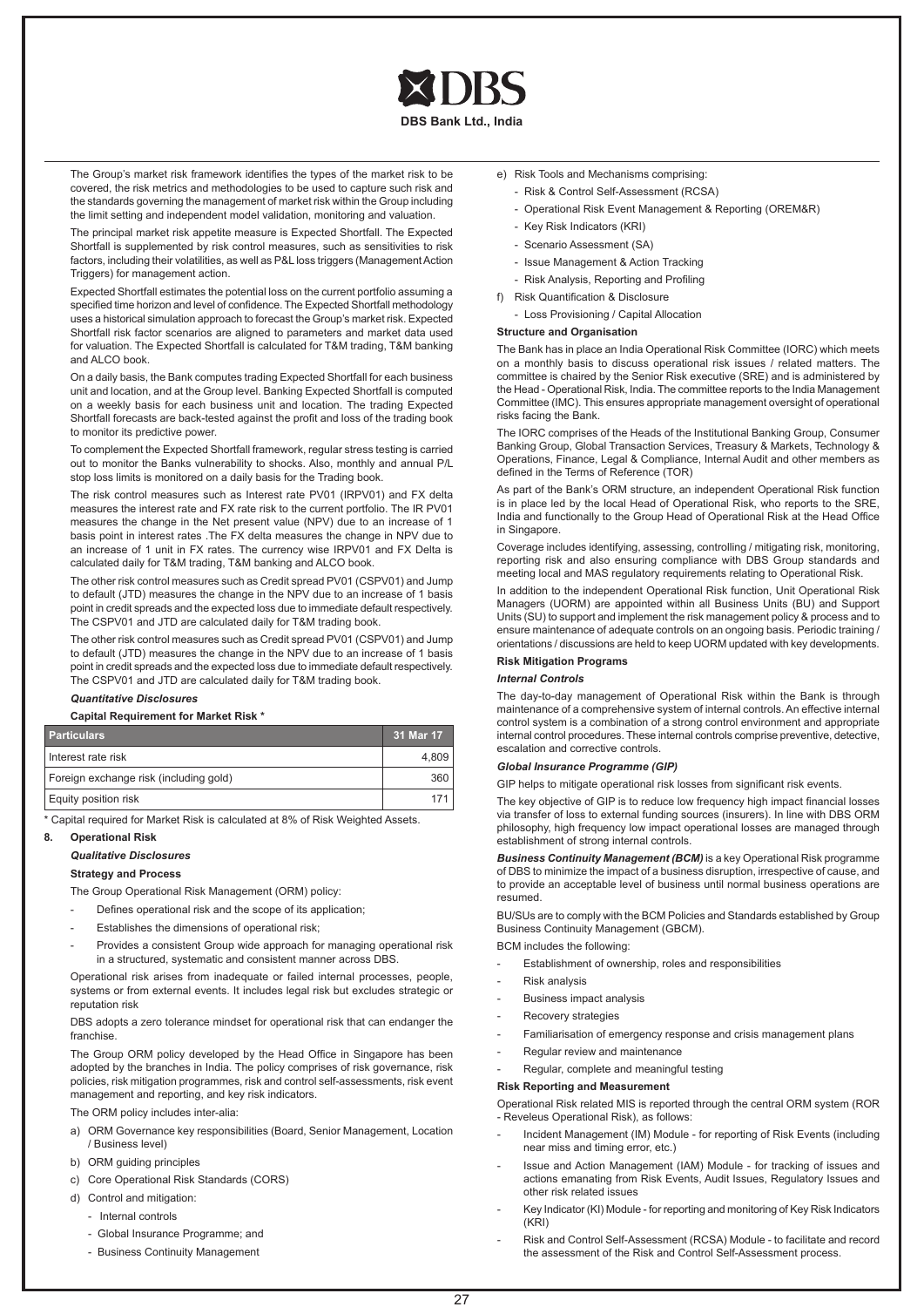

RCSA review and assessment is performed as per risk based frequency approach.

The Operational Risk Profile including relevant MIS relating to the above is placed at the monthly India Operational Risk Committee (IORC).

# **Approach for operational risk capital assessment**

The Bank currently adopts the Basic Indicator Approach to calculate capital for operational risk.

# **9. Interest rate risk in the banking book (IRRBB)**

### *Qualitative Disclosures*

The Asset and Liability Committee ("ALCO") oversees the structural interest rate risk and funding liquidity risk in the Bank. The Market & Liquidity Risk Committee (MLRC) ensures that the exposures are within prudent levels. Structural interest rate risk arises from mismatches in the interest rate profile of customer loans and deposits. This interest rate risk has several aspects: basis risk arising from different interest rate benchmarks, interest rate re-pricing risk, yield curve risks and embedded optionality. To monitor the structural interest rate risk, the tools used by DBS include re-pricing gap reports based on traditional as well as duration gap approach, sensitivity analysis and income simulations under various scenarios.

### *Quantitative Disclosures*

The Bank uses the Duration Gap approach to measure the impact of Market Value of Equity (MVE) for upward and downward rate shocks. This measures the potential change in MVE of the Bank for a 200 bps change in interest rates. The change in MVE due to a 200 change in interest rates are (for banking and trading book):-

| Change in MVE due to a 200 bps change in interest rates | <b>INR Million</b> |
|---------------------------------------------------------|--------------------|
| 31 <sup>st</sup> March, 2017                            | (2,480.41)         |

The impact on Earnings is computed as per the definition laid down in the ALM Policy of the Bank. Per the policy, Earnings-at-Risk (EaR) measures the interest rate risk from the earnings perspective. It is computed as an impact (over a 1-year horizon) of a 1% parallel shift in the yield curve on the Bank's earning. This is computed using the net IRS gaps for each bucket up to 1 year and the mark-tomarket impact of 1% rise in interest rates on the AFS and HFT portfolio is to this. The aggregate of these approximates the net revenue impact of a 1% parallel shift (increase in interest rates) in the yield curve over a 1 year horizon and acts as a useful tool in the hands of the MLRC to monitor and assess the impact of Interest rate risk exposure of the Bank on its revenue.

EaR is computed at a Bank-wide level.

| <b>EaR</b> on the INR book (trading and banking) | <b>INR Million</b> |
|--------------------------------------------------|--------------------|
| 31 <sup>st</sup> March, 2017                     | (2,741.98)         |

## **10. General Disclosure for Exposures Related to Counterparty Credit Risk** *Qualitative Disclosures*

# *USE OF ECONOMIC CAPITAL (EC) FOR CONCENTRATION RISK MANAGEMENT*

While the Bank firmly complies with regulatory capital requirements at all times, we recognize the need to have more robust methodologies to measure capital usage. The Bank has adopted both qualitative and quantitative measures to address credit concentration risk. In addition to the regulatory limits, there are internally developed risk limits on the amount of exposure, as a percentage of the total exposure, that can be taken on any single industry, to avoid any sector concentration. Additionally, the Bank has developed maximum exposure limit norms which stipulates the amount of exposure that may be taken on a borrower considering its turnover and credit risk rating. In order to address the geographic concentration risk, the bank has implemented a policy on the maximum amount of advance, as a percentage of the total advances, which can be booked in a branch. The quantitative measurement of concentration risk, both for name and sector concentration and allocation of additional capital is one of the component of our ICAAP.

### *CREDIT RISK MITIGANTS*

### *Collateral*

Where possible, the Bank takes collateral as a secondary recourse to the borrower. Collateral includes cash, marketable securities, properties, trade receivables, inventory and equipment and other physical and financial collateral. The Bank may also take fixed and floating charges on the assets of borrowers. It has put in place policies to determine the eligibility of collateral for credit risk mitigation, which include requiring specific collaterals to meet minimum operational requirements in order to be considered as effective risk mitigants.

When a collateral arrangement is in place for financial market counterparties covered under market standard documentation (such as Master Repurchase Agreements and International Swaps and Derivatives Association (ISDA) agreements), collateral received is marked to market on a frequency mutually agreed with the counterparties.

DBS is required to post additional collateral in the event of a rating downgrade. As at 31 December 2016, for a three-notch downgrade of its Standard & Poor's Ratings Services and Moody's Investors Services ratings, DBS Bank will have to post additional collateral amounting to SGD 44 million (2015: SGD 57 million)

### *Other Risk Mitigants*

The Bank manages its credit exposure from derivatives, repo and other repostyle transactions by entering into netting and collateral arrangements with counterparties where it is appropriate and feasible to do so. The credit risk associated with outstanding contracts with positive mark to market is reduced by master netting arrangements to the extent that if an event of default occurs, all amounts with a single counterparty in a netting-eligible jurisdiction are settled on a net basis.

The Bank may also enter into agreements which govern the posting of collateral with derivative counterparties for credit risk mitigation (e.g. Credit Support Annexes under ISDA master agreements). These are governed by internal guidelines with respect to the eligibility of collateral types and the frequency of collateral calls.

In addition, the Bank also uses guarantees as credit risk mitigants. While the Bank may accept guarantees from any counterparty, it sets internal thresholds for considering guarantors to be eligible for credit risk mitigation.

# *COUNTER PARTY RISK MANAGEMENT*

Counterparty risk that may arise from traded products and securities is measured on a loan equivalent basis and included under the Bank's overall credit limits to counterparties. Issuer Default Risk that may arise from traded products and securities are generally measured based on jump-to-default computations.

The Bank actively monitors and manages its exposure to counterparties in overthe-counter (OTC) derivative trades to protect its balance sheet in the event of counterparty default. Counterparty risk exposures which may be materially and adversely affected by market risk events are identified, reviewed and acted upon by management and highlighted to the appropriate risk committees. In addition, the Bank's risk measurement methodology takes into account the higher risks associated with transactions that exhibit a strong relationship between the creditworthiness of a counterparty and the expected future replacement value of a relevant transaction (so called wrong-way risk) as identified during the trade booking process. The current exposure method is used for calculating the Bank's net credit exposure and regulatory capital for counterparty exposures, using the mark-to-market exposures with an appropriate add-on factor for potential future exposures.

#### *Quantitative Disclosures*

| <b>Particulars</b>          | <b>Notionals</b> | <b>Credit Exposures</b> |
|-----------------------------|------------------|-------------------------|
| - Currency Derivatives      | 2,080,935        | 127.960                 |
| - Interest Rate Derivatives | 1.727.803        | 23.045                  |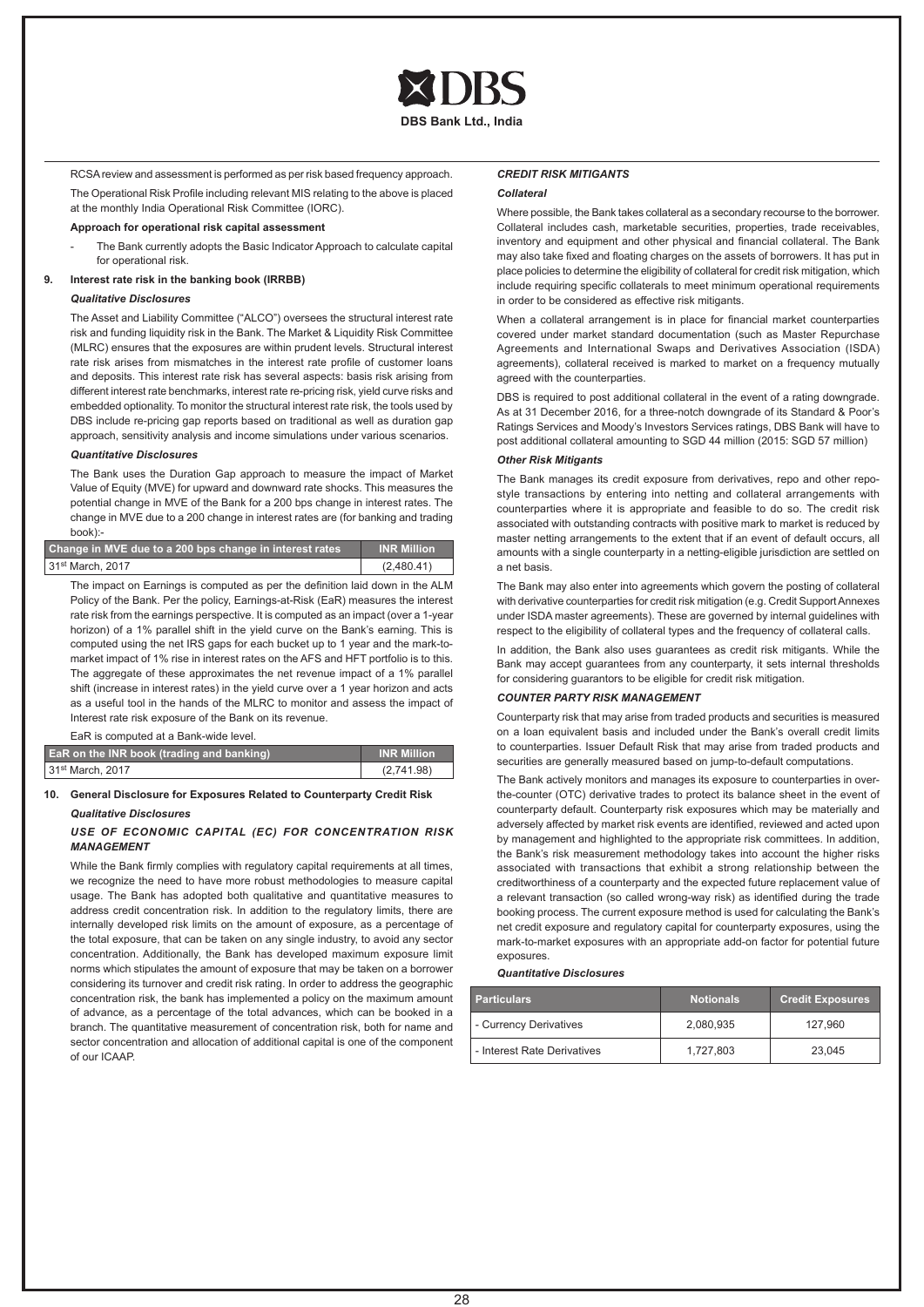

# **11. Composition of Capital**

|                                                                        |                                                                                                                                                                                                                                                                                                |           |  | (Rs. in million) |
|------------------------------------------------------------------------|------------------------------------------------------------------------------------------------------------------------------------------------------------------------------------------------------------------------------------------------------------------------------------------------|-----------|--|------------------|
| Basel III common disclosure template to be used from<br>March 31, 2017 |                                                                                                                                                                                                                                                                                                |           |  | Ref No           |
|                                                                        | Common Equity Tier 1 capital : instruments and reserves                                                                                                                                                                                                                                        |           |  |                  |
| $\mathbf{1}$                                                           | Directly issued qualifying common share capital plus related stock surplus (share premium)                                                                                                                                                                                                     | 32,113.53 |  | A                |
| 2                                                                      | Retained earnings                                                                                                                                                                                                                                                                              | 18,791.30 |  | $B+C+E+G$        |
| 3                                                                      | Accumulated other comprehensive income (and other reserves)                                                                                                                                                                                                                                    |           |  |                  |
| 4                                                                      | Directly issued capital subject to phase out from CET1 (only applicable to non-joint stock companies)                                                                                                                                                                                          |           |  |                  |
| 5                                                                      | Common share capital issued by subsidiaries and held by third parties (amount allowed in group CET1)                                                                                                                                                                                           |           |  |                  |
| 6                                                                      | Common Equity Tier 1 capital before regulatory adjustments                                                                                                                                                                                                                                     | 48,497.28 |  |                  |
|                                                                        | Common Equity Tier 1 capital : regulatory adjustments                                                                                                                                                                                                                                          |           |  |                  |
| 7                                                                      | Prudential valuation adjustments                                                                                                                                                                                                                                                               | 567.31    |  |                  |
| 8                                                                      | Goodwill (net of related tax liability)                                                                                                                                                                                                                                                        |           |  |                  |
| 9                                                                      | Intangibles other than mortgage-servicing rights (net of related tax liability)                                                                                                                                                                                                                |           |  |                  |
| 10                                                                     | Deferred tax assets                                                                                                                                                                                                                                                                            | 1,892.87  |  | F                |
| 11                                                                     | Cash-flow hedge reserve                                                                                                                                                                                                                                                                        |           |  |                  |
| 12                                                                     | Shortfall of provisions to expected losses                                                                                                                                                                                                                                                     |           |  |                  |
| 13                                                                     | Securitisation gain on sale                                                                                                                                                                                                                                                                    |           |  |                  |
| 14                                                                     | Gains and losses due to changes in own credit risk on fair valued liabilities                                                                                                                                                                                                                  |           |  |                  |
| 15                                                                     | Defined-benefit pension fund net assets                                                                                                                                                                                                                                                        |           |  |                  |
| 16                                                                     | Investments in own shares (if not already netted off paid-up capital on reported balance sheet)                                                                                                                                                                                                |           |  |                  |
| 17                                                                     | Reciprocal cross-holdings in common equity                                                                                                                                                                                                                                                     |           |  |                  |
| 18                                                                     | Investments in the capital of banking, financial and insurance entities that are outside the scope of<br>regulatory consolidation, net of eligible short positions, where the bank does not own more than 10% of<br>the issued share capital (amount above 10% threshold)                      |           |  |                  |
|                                                                        | <b>Common Equity Tier 1 capital : regulatory adjustments</b>                                                                                                                                                                                                                                   |           |  |                  |
| 19                                                                     | Significant investments in the common stock of banking, financial and insurance entities that are outside<br>the scope of regulatory consolidation, net of eligible short positions (amount above 10% threshold)                                                                               |           |  |                  |
| 20                                                                     | Mortgage servicing rights (amount above 10% threshold)                                                                                                                                                                                                                                         |           |  |                  |
| 21                                                                     | Deferred tax assets arising from temporary differences (amount above 10% threshold, net of related tax<br>liability)                                                                                                                                                                           |           |  | Н                |
| 22                                                                     | Amount exceeding the 15% threshold                                                                                                                                                                                                                                                             |           |  |                  |
| 23                                                                     | of which: significant investments in the common stock of financial entities                                                                                                                                                                                                                    |           |  |                  |
| 24                                                                     | of which: mortgage servicing rights                                                                                                                                                                                                                                                            |           |  |                  |
| 25                                                                     | of which: deferred tax assets arising from temporary differences                                                                                                                                                                                                                               |           |  |                  |
| 26                                                                     | National specific regulatory adjustments (26a+26b+26c+26d)                                                                                                                                                                                                                                     |           |  |                  |
|                                                                        | a.of which: Investments in the equity capital of unconsolidated insurance subsidiaries                                                                                                                                                                                                         |           |  |                  |
|                                                                        | b.of which: Investments in the equity capital of unconsolidated non-financial subsidiaries                                                                                                                                                                                                     |           |  |                  |
|                                                                        | c.of which : Shortfall in the equity capital of majority owned financial entities which have not been<br>consolidated with the bank                                                                                                                                                            |           |  |                  |
|                                                                        | d.of which: Unamortised pension funds expenditures                                                                                                                                                                                                                                             |           |  |                  |
| 27                                                                     | Regulatory adjustments applied to Common Equity Tier 1 due to insufficient Additional Tier 1 and Tier 2 to<br>cover deductions                                                                                                                                                                 |           |  |                  |
| 28                                                                     | Total regulatory adjustments to Common equity Tier 1                                                                                                                                                                                                                                           | 4,867.73  |  |                  |
| 29                                                                     | Common Equity Tier 1 capital (CET1)                                                                                                                                                                                                                                                            | 43,629.55 |  |                  |
|                                                                        | Additional Tier 1 capital : instruments                                                                                                                                                                                                                                                        |           |  |                  |
| 30<br>31                                                               | Directly issued qualifying Additional Tier 1 instruments plus related stock surplus (share premium) (31+32)<br>of which: classified as equity under applicable accounting standards (Perpetual Non-Cumulative                                                                                  |           |  |                  |
| 32                                                                     | Preference Shares)<br>of which: classified as liabilities under applicable accounting standards (Perpetual debt Instruments)                                                                                                                                                                   |           |  |                  |
| 33                                                                     | Directly issued capital instruments subject to phase out from Additional Tier 1                                                                                                                                                                                                                |           |  |                  |
| 34                                                                     | Additional Tier 1 instruments (and CET1 instruments not included in row 5) issued by subsidiaries and                                                                                                                                                                                          |           |  |                  |
|                                                                        | held by third parties (amount allowed in group AT1)                                                                                                                                                                                                                                            |           |  |                  |
| 35                                                                     | of which: instruments issued by subsidiaries subject to phase out                                                                                                                                                                                                                              |           |  |                  |
| 36                                                                     | Additional Tier 1 capital before regulatory adjustments                                                                                                                                                                                                                                        |           |  |                  |
|                                                                        | Additional Tier 1 capital : regulatory adjustments                                                                                                                                                                                                                                             |           |  |                  |
| 37                                                                     | Investments in own Additional Tier 1 instruments                                                                                                                                                                                                                                               |           |  |                  |
| 38                                                                     | Reciprocal cross-holdings in Additional Tier 1 instruments                                                                                                                                                                                                                                     |           |  |                  |
| 39                                                                     | Investments in the capital of banking, financial and insurance entities that are outside the scope of<br>regulatory consolidation, net of eligible short positions, where the bank does not own more than 10% of<br>the issued common share capital of the entity (amount above 10% threshold) |           |  |                  |
| 40                                                                     | Significant investments in the capital of banking, financial and insurance entities that are outside the<br>scope of regulatory consolidation (net of eligible short positions)                                                                                                                |           |  |                  |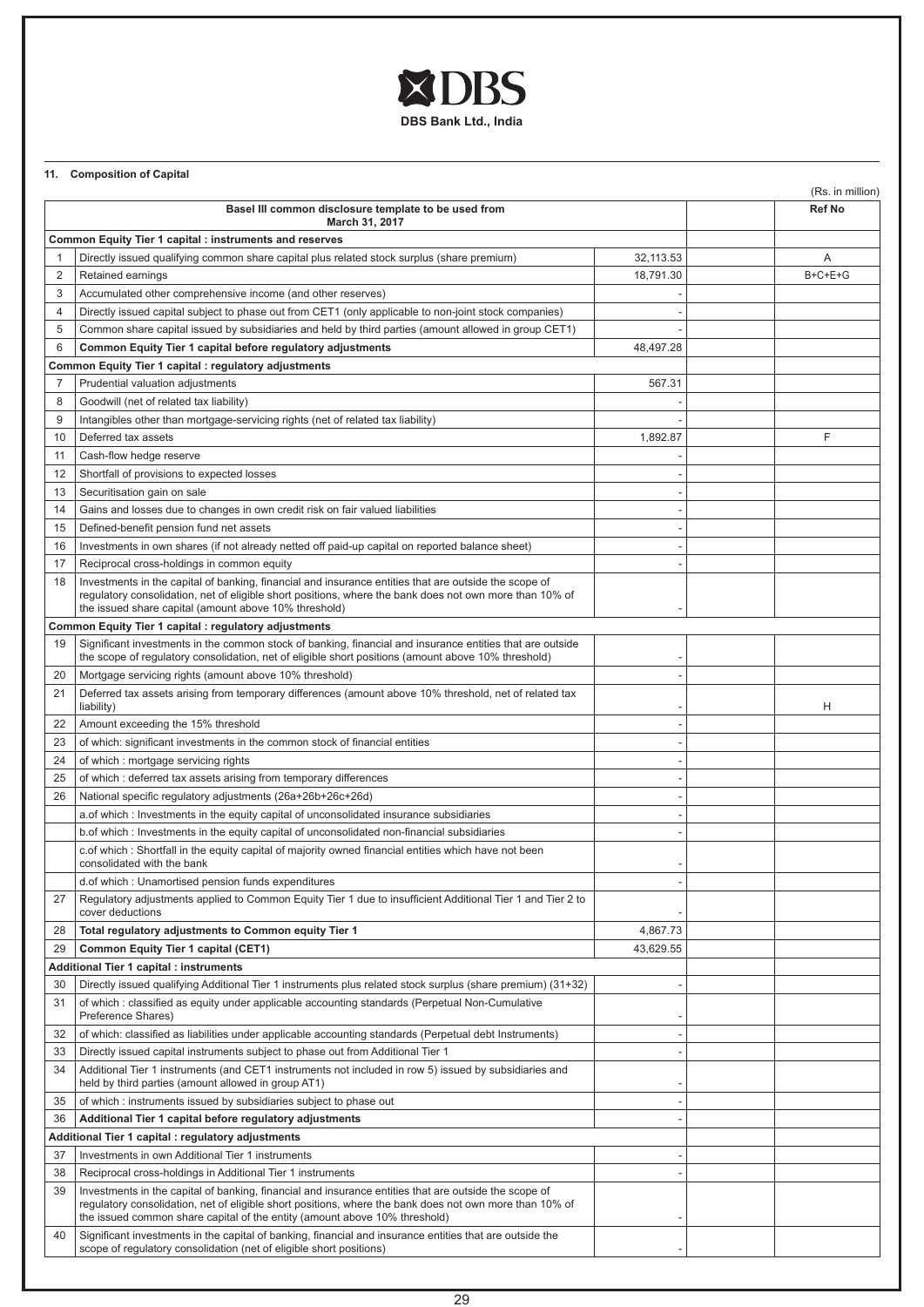

|    | Basel III common disclosure template to be used from<br>March 31, 2017                                                                                                                                                                                                                             | <b>Ref No</b> |     |
|----|----------------------------------------------------------------------------------------------------------------------------------------------------------------------------------------------------------------------------------------------------------------------------------------------------|---------------|-----|
| 41 | National specific regulatory adjustments (41a+41b)                                                                                                                                                                                                                                                 |               |     |
|    | a. of which: Investments in the Additional Tier 1 capital of unconsolidated insurance subsidiaries                                                                                                                                                                                                 |               |     |
|    | b. of which: Shortfall in the Additional Tier 1 capital of majority owned financial entities which have not<br>been consolidated with the bank                                                                                                                                                     |               |     |
|    | Regulatory Adjustments Applied to Additional Tier 1 in respect of Amounts Subject to Pre-Basel III<br>Treatment                                                                                                                                                                                    |               |     |
|    | of which:                                                                                                                                                                                                                                                                                          |               |     |
|    | of which:                                                                                                                                                                                                                                                                                          |               |     |
|    | of which:                                                                                                                                                                                                                                                                                          |               |     |
| 42 | Regulatory adjustments applied to Additional Tier 1 due to insufficient Tier 2 to cover deductions                                                                                                                                                                                                 |               |     |
| 43 | Total regulatory adjustments to Additional Tier 1 capital                                                                                                                                                                                                                                          |               |     |
| 44 | <b>Additional Tier 1 capital (AT1)</b>                                                                                                                                                                                                                                                             |               |     |
|    | a. Additional Tier 1 capital reckoned for capital adequacy                                                                                                                                                                                                                                         |               |     |
| 45 | Tier 1 capital (T1 = CET1 + Admissible AT1) (29 + 44a)                                                                                                                                                                                                                                             | 43,629.55     |     |
|    | Tier 2 capital: instruments and provisions                                                                                                                                                                                                                                                         |               |     |
| 46 | Directly issued qualifying Tier 2 instruments plus related stock surplus                                                                                                                                                                                                                           |               |     |
| 47 | Directly issued capital instruments subject to phase out from Tier 2                                                                                                                                                                                                                               | 16,861.00     |     |
| 48 | Tier 2 instruments (and CET1 and AT1 instruments not included in rows 5 or 34) issued by subsidiaries<br>and held by third parties (amount allowed in group Tier 2)                                                                                                                                |               |     |
| 49 | of which: instruments issued by subsidiaries subject to phase out                                                                                                                                                                                                                                  |               |     |
| 50 | Provisions                                                                                                                                                                                                                                                                                         | 1,419.27      | D+J |
| 51 | Tier 2 capital before regulatory adjustments                                                                                                                                                                                                                                                       | 18,280.27     |     |
|    | Tier 2 capital : regulatory adjustments                                                                                                                                                                                                                                                            |               |     |
| 52 | Investments in own Tier 2 instruments                                                                                                                                                                                                                                                              |               |     |
| 53 | Reciprocal cross-holdings in Tier 2 instruments                                                                                                                                                                                                                                                    |               |     |
| 54 | Investments in the capital of banking, financial and insurance entities that are outside the scope of regulatory<br>consolidation, net of eligible short positions, where the bank does not own more than 10% of the issued<br>common share capital of the entity (amount above the 10% threshold) |               |     |
| 55 | Significant investments in the capital banking, financial and insurance entities that are outside the scope<br>of regulatory consolidation (net of eligible short positions)                                                                                                                       |               |     |
| 56 | National specific regulatory adjustments (56a+56b)                                                                                                                                                                                                                                                 |               |     |
|    | a. of which : Investments in the Tier 2 capital of unconsolidated insurance subsidiaries                                                                                                                                                                                                           |               |     |
|    | b. of which : Shortfall in the Tier 2 capital of majority owned financial entities which have not been<br>consolidated with the bank                                                                                                                                                               |               |     |
|    | Regulatory Adjustments Applied to Tier 2 in respect of Amounts Subject to Pre-Basel III Treatment                                                                                                                                                                                                  |               |     |
|    | of which: [INSERT TYPE OF ADJUSTMENT e.g. existing adjustments which are deducted from Tier 2 at<br>50%]                                                                                                                                                                                           |               |     |
|    | of which: [INSERT TYPE OF ADJUSTMENT]                                                                                                                                                                                                                                                              |               |     |
| 57 | Total regulatory adjustments to Tier 2 capital                                                                                                                                                                                                                                                     |               |     |
| 58 | Tier 2 capital (T2)                                                                                                                                                                                                                                                                                | 18.280.27     |     |
|    | a. Tier 2 capital reckoned for capital adequacy                                                                                                                                                                                                                                                    | 18,280.27     |     |
|    | b. Excess Additional Tier 1 capital reckoned as Tier 2 capital                                                                                                                                                                                                                                     |               |     |
|    | c. Total Tier 2 capital admissible for capital adequacy (58a + 58b)                                                                                                                                                                                                                                | 18,280.27     |     |
| 59 | Total capital (TC = T1 + Admissible T2) $(45 + 58c)$                                                                                                                                                                                                                                               | 61,909.82     |     |
| 60 | Total risk weighted assets (60a + 60b + 60c)                                                                                                                                                                                                                                                       | 375,356.17    |     |
|    | a. of which: total credit risk weighted assets                                                                                                                                                                                                                                                     | 289,195.41    |     |
|    | b. of which: total market risk weighted assets                                                                                                                                                                                                                                                     | 66,738.36     |     |
|    | c. of which: total operational risk weighted assets                                                                                                                                                                                                                                                | 19,422.40     |     |
|    | <b>Capital ratios and buffers</b>                                                                                                                                                                                                                                                                  |               |     |
| 61 | Common Equity Tier 1 (as a percentage of risk weighted assets)                                                                                                                                                                                                                                     | 11.62%        |     |
| 62 | Tier 1 (as a percentage of risk weighted assets)                                                                                                                                                                                                                                                   | 11.62%        |     |
| 63 | Total capital (as a percentage of risk weighted assets)                                                                                                                                                                                                                                            | 16.49%        |     |
| 64 | Institution specific buffer requirement (minimum CET1 requirement plus capital conservation plus<br>countercyclical buffer requirements plus G-SIB buffer requirement, expressed as a percentage of risk<br>weighted assets)                                                                       | 6.75%         |     |
| 65 | of which: capital conservation buffer requirement                                                                                                                                                                                                                                                  | 1.25%         |     |
| 66 | of which: bank specific countercyclical buffer requirement                                                                                                                                                                                                                                         |               |     |
| 67 | of which: G-SIB buffer requirement                                                                                                                                                                                                                                                                 |               |     |
| 68 | Common Equity Tier 1 available to meet buffers (as a percentage of risk weighted assets)                                                                                                                                                                                                           | 4.87%         |     |
|    | <b>National minima (if different from Basel III)</b>                                                                                                                                                                                                                                               |               |     |
| 69 | National Common Equity Tier 1 minimum ratio (if different from Basel III minimum)                                                                                                                                                                                                                  | 6.75%         |     |
| 70 | National Tier 1 minimum ratio (if different from Basel III minimum)                                                                                                                                                                                                                                | 7.00%         |     |
| 71 | National total capital minimum ratio (if different from Basel III minimum)                                                                                                                                                                                                                         | 10.25%        |     |
|    | Amounts below the thresholds for deduction (before risk weighting)                                                                                                                                                                                                                                 |               |     |
| 72 | Non-significant investments in the capital of other financial entities                                                                                                                                                                                                                             |               |     |
|    |                                                                                                                                                                                                                                                                                                    |               |     |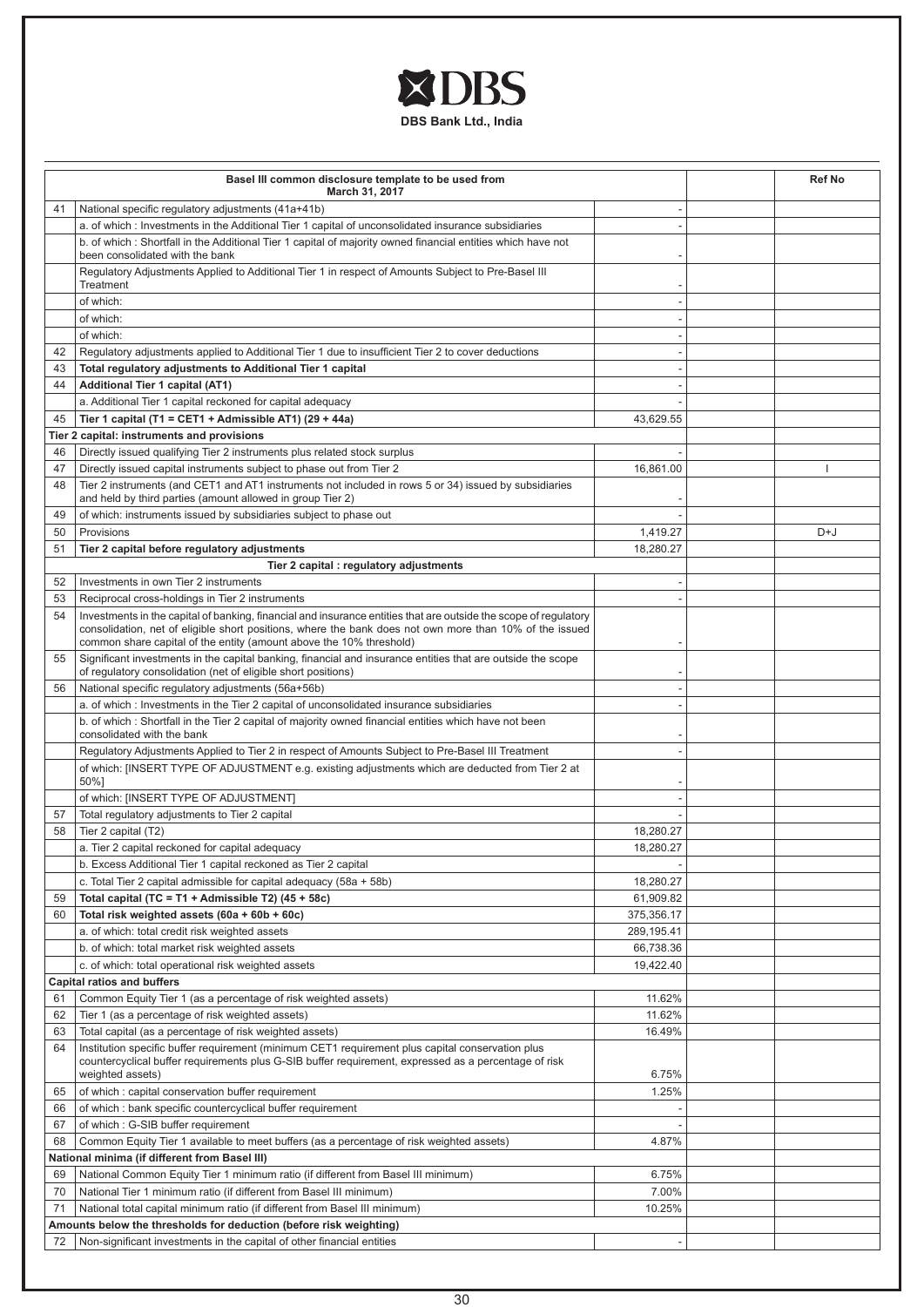

|    | Basel III common disclosure template to be used from<br>March 31, 2017                                                                          | <b>Ref No</b> |  |
|----|-------------------------------------------------------------------------------------------------------------------------------------------------|---------------|--|
| 73 | Significant investments in the common stock of financial entities                                                                               |               |  |
| 74 | Mortgage servicing rights (net of related tax liability)                                                                                        |               |  |
| 75 | Deferred tax assets arising from temporary differences (net of related tax liability)                                                           |               |  |
|    | Applicable caps on the inclusion of provisions in Tier 2                                                                                        |               |  |
| 76 | Provisions eligible for inclusion in Tier 2 in respect of exposures subject to standardised approach (prior to<br>application of cap)           | 1,419.27      |  |
| 77 | Cap on inclusion of provisions in Tier 2 under standardised approach                                                                            | 3,614.94      |  |
| 78 | Provisions eligible for inclusion in Tier 2 in respect of exposures subject to internal ratings-based approach<br>(prior to application of cap) | <b>NA</b>     |  |
| 79 | Cap for inclusion of provisions in Tier 2 under internal ratings-based approach                                                                 | <b>NA</b>     |  |
|    | (only applicable between March 31, 2017 and March 31, 2022)                                                                                     |               |  |
| 80 | Current cap on CET1 instruments subject to phase out arrangements                                                                               |               |  |
| 81 | Amount excluded from CET1 due to cap (excess over cap after redemptions and maturities)                                                         |               |  |
| 82 | Current cap on AT1 instruments subject to phase out arrangements                                                                                |               |  |
| 83 | Amount excluded from AT1 due to cap (excess over cap after redemptions and maturities)                                                          |               |  |
| 84 | Current cap on T2 instruments subject to phase out arrangements                                                                                 |               |  |
| 85 | Amount excluded from T2 due to cap (excess over cap after redemptions and maturities)                                                           |               |  |

# **Notes to the above Template**

| Row No.         |                                                                                                                                                                                                        | (Rs. in million) |
|-----------------|--------------------------------------------------------------------------------------------------------------------------------------------------------------------------------------------------------|------------------|
| of the          | <b>Particular</b>                                                                                                                                                                                      |                  |
| template        |                                                                                                                                                                                                        |                  |
| 10              | Deferred tax assets associated with accumulated losses                                                                                                                                                 | 1,892.87         |
|                 | Deferred tax assets (excluding those associated with accumulated losses) net of Deferred tax liability                                                                                                 |                  |
|                 | Total as indicated in row 10                                                                                                                                                                           | 1,892.87         |
| 19              | If investments in insurance subsidiaries are not deducted fully from capital and instead considered under 10% threshold for deduction, the                                                             |                  |
|                 | resultant increase in the capital of bank                                                                                                                                                              |                  |
|                 | of which: Increase in Common Equity Tier 1 capital                                                                                                                                                     |                  |
|                 | of which: Increase in Additional Tier 1 capital                                                                                                                                                        |                  |
|                 | of which: Increase in Tier 2 capital                                                                                                                                                                   |                  |
| 26 <sub>b</sub> | If investments in the equity capital of unconsolidated non-financial subsidiaries are not deducted and hence, risk weighted then :                                                                     |                  |
|                 | i) Increase in Common Equity Tier 1 capital                                                                                                                                                            |                  |
|                 | ii) Increase in risk weighted assets                                                                                                                                                                   |                  |
| 44a             | Excess Additional Tier 1 capital not reckoned for capital adequacy (difference between Additional Tier 1 capital as reported in row 44 and<br>admissible Additional Tier 1 capital as reported in 44a) |                  |
|                 | of which: Excess Additional Tier 1 capital which is considered as Tier 2 capital under row 58b                                                                                                         |                  |
| 50              | Eligible Provisions included in Tier 2 capital                                                                                                                                                         | 1,419.27         |
|                 | Eligible Revaluation Reserves included in Tier 2 capital                                                                                                                                               |                  |
|                 | Total of row 50                                                                                                                                                                                        | 1,419.27         |
| 58a             | Excess Tier 2 capital not reckoned for capital adequacy (difference between Tier 2 capital as reported in row 58 and T2 as reported in 58a)                                                            |                  |

# **2. Composition of Capital – Reconciliation Requirements**

|        |                                              |                                         | (Rs. in million)                                  |
|--------|----------------------------------------------|-----------------------------------------|---------------------------------------------------|
| Step 1 |                                              | <b>Balance sheet</b><br>as in financial | <b>Balance sheet under</b><br>regulatory scope of |
|        |                                              | statements                              | consolidation                                     |
|        |                                              | As on 31 Mar 2017                       | As on 31 Mar 2017                                 |
| A      | <b>Capital &amp; Liabilities</b>             |                                         |                                                   |
| i.     | Paid-up Capital                              | 32,113.53                               | 32,113.53                                         |
|        | Reserves & Surplus                           | 14,051.51                               | 14,051.51                                         |
|        | Minority Interest                            |                                         |                                                   |
|        | <b>Total Capital</b>                         | 46,165.04                               | 46,165.04                                         |
| ii.    | Deposits                                     | 269,909.65                              | 269,909.65                                        |
|        | of which: Deposits from banks                | 31,608.41                               | 31,608.41                                         |
|        | of which: Customer deposits                  | 236,327.96                              | 236,327.96                                        |
|        | of which: Other deposits (CD's)              | 1,973.28                                | 1,973.28                                          |
| iii.   | <b>Borrowings</b>                            | 57,815.00                               | 57,815.00                                         |
|        | of which: From RBI                           |                                         |                                                   |
|        | of which: From banks                         | 27,323.13                               | 27,323.13                                         |
|        | of which: From other institutions & agencies | 13,630.87                               | 13,630.87                                         |
|        | of which: Others (pl. specify)               |                                         | $\sim$                                            |
|        | of which: Capital instruments                | 16,861.00                               | 16,861.00                                         |
| iv.    | Other liabilities & provisions               | 71,530.89                               | 71,530.89                                         |
|        | <b>Total</b>                                 | 445,420.58                              | 445,420.58                                        |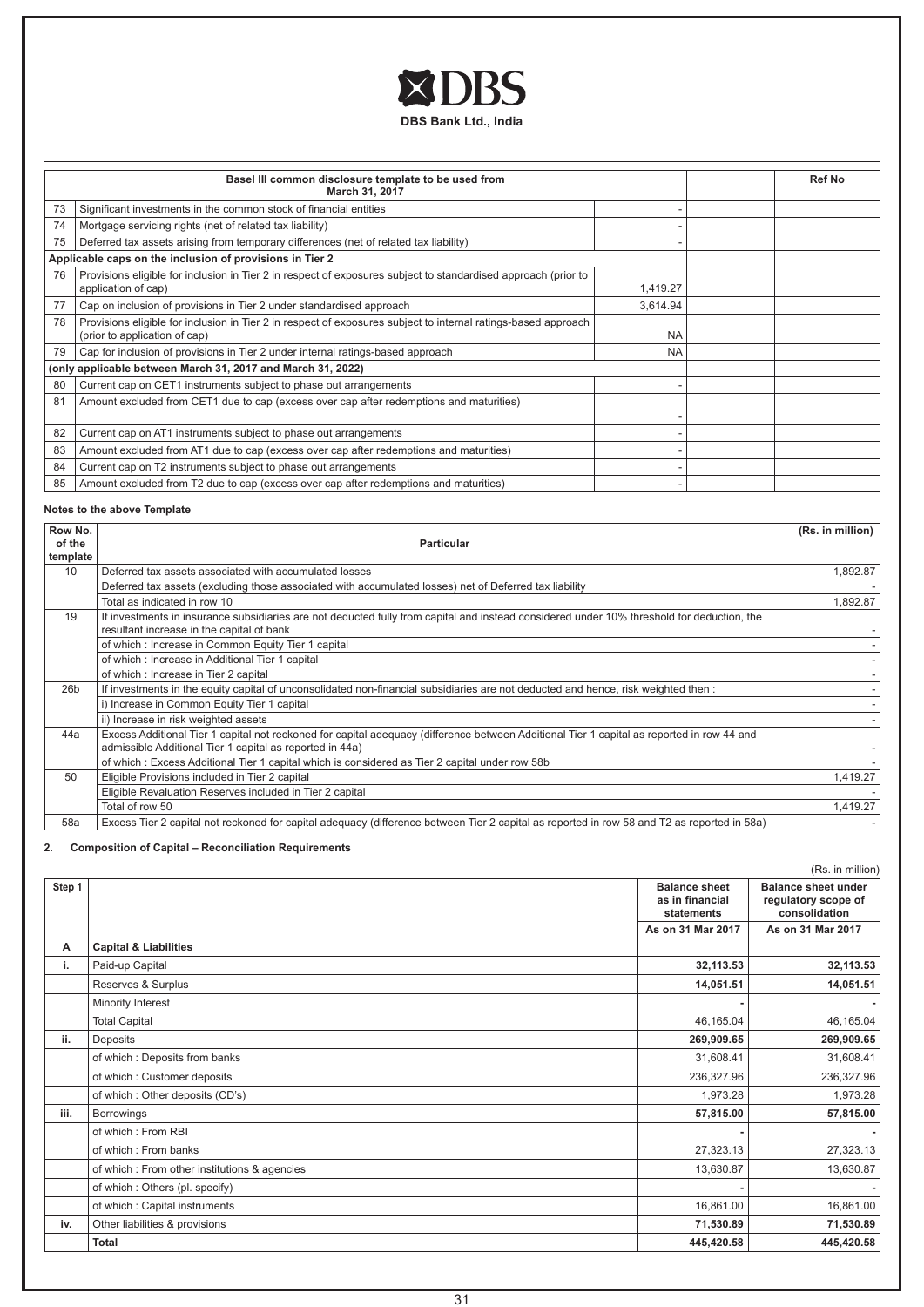

| Step 1 |                                                                                                          | <b>Balance sheet</b><br>as in financial<br>statements | <b>Balance sheet under</b><br>regulatory scope of<br>consolidation    |                        |
|--------|----------------------------------------------------------------------------------------------------------|-------------------------------------------------------|-----------------------------------------------------------------------|------------------------|
|        |                                                                                                          | As on 31 Mar 2017                                     | As on 31 Mar 2017                                                     |                        |
| в      | <b>Assets</b>                                                                                            |                                                       |                                                                       |                        |
| i.     | Cash and balances with Reserve Bank of India                                                             | 19,882.50<br>26,962.43                                |                                                                       | 19,882.50<br>26,962.43 |
| ii.    | Balance with banks and money at call and short notice<br>Investments:                                    | 102,481.29                                            |                                                                       | 102,481.29             |
|        | of which: Government securities                                                                          | 81,138.24                                             |                                                                       | 81,138.24              |
|        | of which: Other approved securities                                                                      |                                                       |                                                                       |                        |
|        | of which: Shares                                                                                         | 863.17                                                |                                                                       | 863.17                 |
|        | of which : Debentures & Bonds                                                                            | 10,934.10                                             |                                                                       | 10,934.10              |
|        | of which: Subsidiaries / Joint Ventures / Associates                                                     |                                                       |                                                                       |                        |
|        | of which : Others (Commercial Papers, Certificate of deposits, Security Receipts of Asset Reconstruction |                                                       |                                                                       |                        |
|        | Companies)                                                                                               | 9,545.78                                              |                                                                       | 9,545.78               |
| iii.   | Loans and advances                                                                                       | 218,382.26                                            |                                                                       | 218,382.26             |
|        | of which: Loans and advances to banks                                                                    | 59,014.30                                             |                                                                       | 59,014.30              |
|        | of which: Loans and advances to customers                                                                | 159,367.96                                            |                                                                       | 159,367.96             |
| iv.    | <b>Fixed assets</b>                                                                                      | 580.58                                                |                                                                       | 580.58                 |
| v.     | Other assets                                                                                             | 77,131.52                                             |                                                                       | 77,131.52              |
|        | of which: Goodwill and intangible assets                                                                 |                                                       |                                                                       |                        |
|        | of which: Deferred tax assets                                                                            | 4,755.39                                              |                                                                       | 4,755.39               |
| vi.    | Goodwill on consolidation                                                                                |                                                       |                                                                       |                        |
| vii.   | Debit balance in Profit & Loss account                                                                   |                                                       |                                                                       |                        |
|        | <b>Total Assets</b>                                                                                      | 445,420.58                                            |                                                                       | 445,420.58             |
|        |                                                                                                          |                                                       | (Rs. in million)                                                      |                        |
| Step 2 |                                                                                                          | <b>Balance sheet</b><br>as in financial<br>statements | <b>Balance sheet</b><br>under regulatory<br>scope of<br>consolidation | Ref<br>No.             |
|        |                                                                                                          | As on 31 Mar 2017                                     | As on 31 Mar 2017                                                     |                        |
| А      | <b>Capital &amp; Liabilities</b>                                                                         |                                                       |                                                                       |                        |
| i.     | Paid-up Capital                                                                                          | 32,113.53                                             | 32,113.53                                                             |                        |
|        | of which: Amount eligible for CET1                                                                       | 32,113.53                                             | 32,113.53                                                             | Α                      |
|        | of which: Amount eligible for AT1                                                                        |                                                       |                                                                       |                        |
|        | Reserves & Surplus                                                                                       | 14,051.51                                             | 14,051.51                                                             |                        |
|        | of which:                                                                                                |                                                       |                                                                       |                        |
|        | <b>Statutory Reserve</b>                                                                                 | 3,756.78                                              | 3,756.78                                                              | B                      |
|        | Capital Reserve                                                                                          | 5.10                                                  | 5.10                                                                  | C                      |
|        | <b>Investment Reserve</b>                                                                                | 74.77                                                 | 74.77                                                                 | D                      |
|        |                                                                                                          | 12,621.87                                             | 12,621.87                                                             | E                      |
|        | Amount Retained in India for CAPAD                                                                       |                                                       |                                                                       |                        |
|        | Deferred Tax Reserve                                                                                     | 0.54                                                  | 0.54                                                                  |                        |
|        | Balance in Profit and Loss account                                                                       | (2,407.55)                                            | (2,407.55)                                                            | G                      |
|        | Minority Interest                                                                                        |                                                       |                                                                       |                        |
|        | <b>Total Capital</b>                                                                                     | 46,165.04                                             | 46,165.04                                                             |                        |
| ii.    | Deposits                                                                                                 | 269,909.65                                            | 269,909.65                                                            |                        |
|        | of which: Deposits from banks                                                                            | 31,608.41                                             | 31,608.41                                                             |                        |
|        | of which: Customer deposits                                                                              | 236,327.96                                            | 236,327.96                                                            |                        |
|        | of which: Other deposits (CD's)                                                                          | 1,973.28                                              | 1,973.28                                                              |                        |
| iii.   | <b>Borrowings</b>                                                                                        | 57,815.00                                             | 57,815.00                                                             |                        |
|        | of which: From RBI                                                                                       |                                                       |                                                                       |                        |
|        | of which: From banks                                                                                     | 27,323.13                                             | 27,323.13                                                             |                        |
|        | of which: From other institutions & agencies                                                             | 13,630.87                                             | 13,630.87                                                             |                        |
|        | of which: Others                                                                                         |                                                       |                                                                       |                        |
|        | of which: Capital instruments                                                                            | 16,861.00                                             | 16,861.00                                                             |                        |
|        | - of which Eligible for T2 capital                                                                       | 16,861.00                                             | 16,861.00                                                             | $\mathbf{I}$           |
| iv.    | Other liabilities & provisions                                                                           | 71,530.89                                             | 71,530.89                                                             |                        |
|        |                                                                                                          |                                                       |                                                                       |                        |
|        | of which: Provision against standard asset and country risk                                              | 1,344.50                                              | 1,344.50                                                              | J                      |
|        |                                                                                                          |                                                       |                                                                       |                        |
|        | <b>Total</b>                                                                                             | 445,420.58                                            | 445,420.58                                                            |                        |
| в      | <b>Assets</b>                                                                                            |                                                       |                                                                       |                        |
| i.     | Cash and balances with Reserve Bank of India                                                             | 19,882.50                                             | 19,882.50                                                             |                        |
|        | Balance with banks and money at call and short notice                                                    | 26,962.43                                             | 26,962.43                                                             |                        |